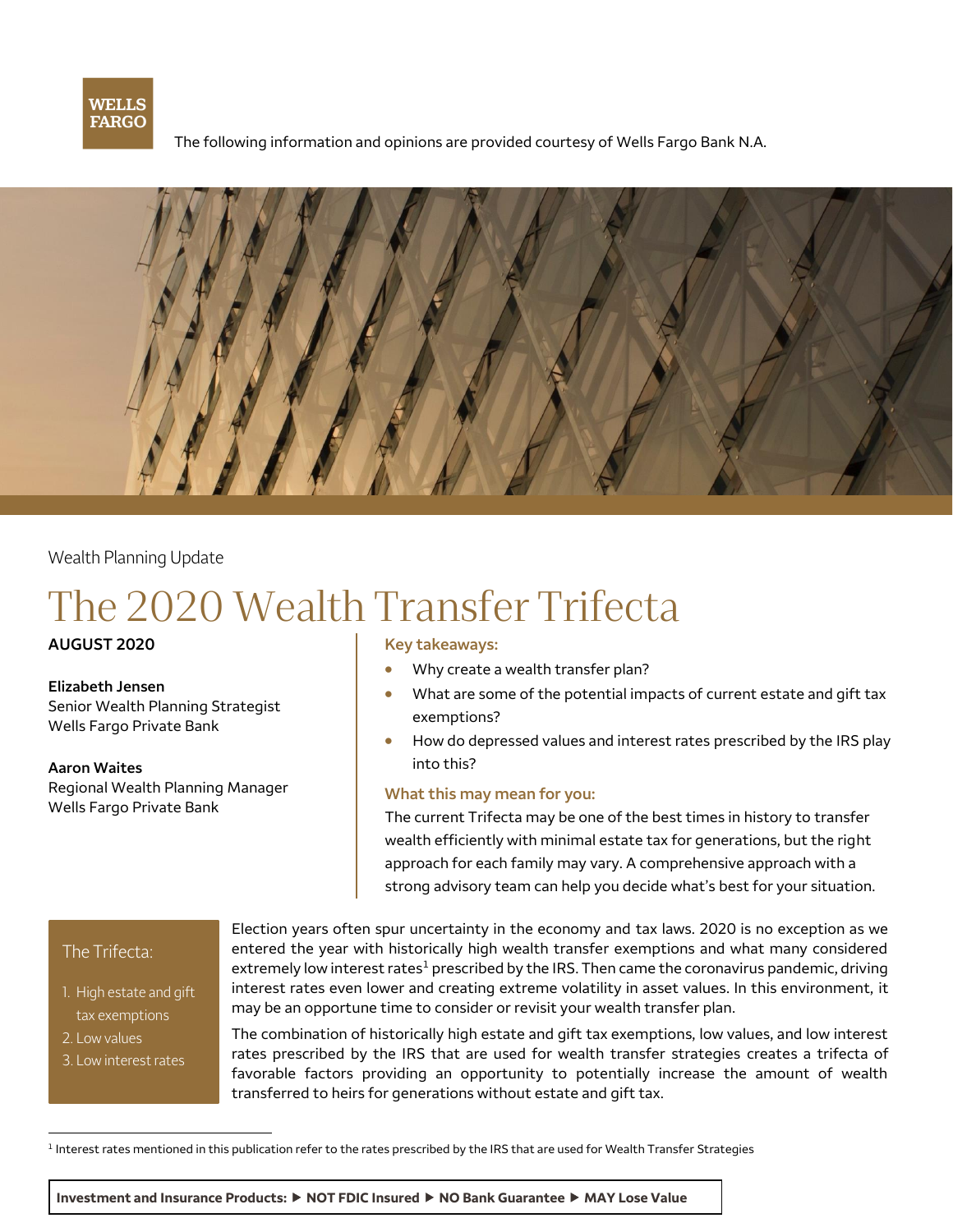The opportunity to act on this trifecta, however, may not exist for long. By all accounts, the need for additional tax revenue increased substantially due to trillions in federal spending on the ongoing pandemic with more to come. These expenses, in addition to elections, could force tax changes to estate and gift tax exemptions earlier than scheduled. Even if tax laws remain unchanged, the low values and current interest rates that are tied to the economic uncertainty related to the pandemic, the length and full impact of which remains unknown.

# Why create a wealth transfer plan?

Wealth transfer planning is about creating a custom plan for the control and benefit of your wealth during your lifetime, in the event of incapacity, and upon your death. The personal decisions of who is in charge, who benefits, and how they benefit are entirely up to you. The more universal goals tend to be about ensuring the custom plan is carried out effectively and efficiently, that assets remain protected for the heirs, and that taxes can be kept to a minimum.

The estate and gift tax is a tax on the transfer of wealth during life and upon death. Under current law, each person may transfer a combined \$11.58 million of assets without tax. Every dollar transferred over this amount is subject to a 40% tax with general exceptions for transfers to a spouse or charity.<sup>2</sup>

Therefore, if you have a taxable estate and are seeking ways to potentially reduce your wealth transfer tax liability, you might want to consider:

- Keeping your taxable estate from growing by transferring growth
- Utilizing your exemptions efficiently

In many cases, lifetime transfers are necessary to help minimize transfer taxes. But many wealth creators are understandably hesitant to make substantial lifetime transfers due to concerns about loss of control, access to transferred assets and cash flow, next generation preparedness and dynamics, and lack of certainty around trust and tax laws. As a result, they may fail to make any, or enough, lifetime transfers to effectively minimize estate taxes. Addressing these common concerns is beyond the scope of this piece, but you should be aware of the various ways to handle them.

When lifetime transfers do make sense, making those transfers as efficient as possible is typically the next step. The trifecta of high exemptions, low values, and low interest rates can create what we view as an opportune planning environment for addressing that goal.

# High exemptions under current law

The Tax Cuts & Jobs Act of 2017 increased estate and gift tax exemptions to the highest level since inception. In 2020, the estate and gift tax exemption amount is \$11.58 million per person (\$23.16 million per married couple).

However, the current exemption is scheduled to expire on December 31, 2025 and revert to the pre-2017 number indexed for inflation (likely about \$6.75 million per person). Estate tax and gift tax rates have ranged between 40% and 55% over the last 20 years.<sup>2</sup>

# Why now?

While a 2025 deadline may seem like you have plenty of time to plan, the 2020 elections and pandemic impact may bring change as soon as 2021. Congress could pass new legislation to reduce these exemptions at any time. A lower exemption rate of \$3.5 million has been proposed<sup>3</sup>, but even the current administration may revisit these exemptions and/or raise estate and gift tax rates to help cover costs of the recent pandemic stimulus packages.

*While 2025 may seem like plenty of time to plan, the 2020 elections and pandemic impact may bring change as soon as 2021.*

*The exemption used when gifting to a trust may not be 'clawed' back even if exemptions are later reduced or eliminated.*

 $\overline{\phantom{a}}$ 

<sup>&</sup>lt;sup>2</sup> IRS: Estate Tax

<sup>3</sup> [TaxFoundation.org](http://taxfoundation.org/2020-tax-plans/)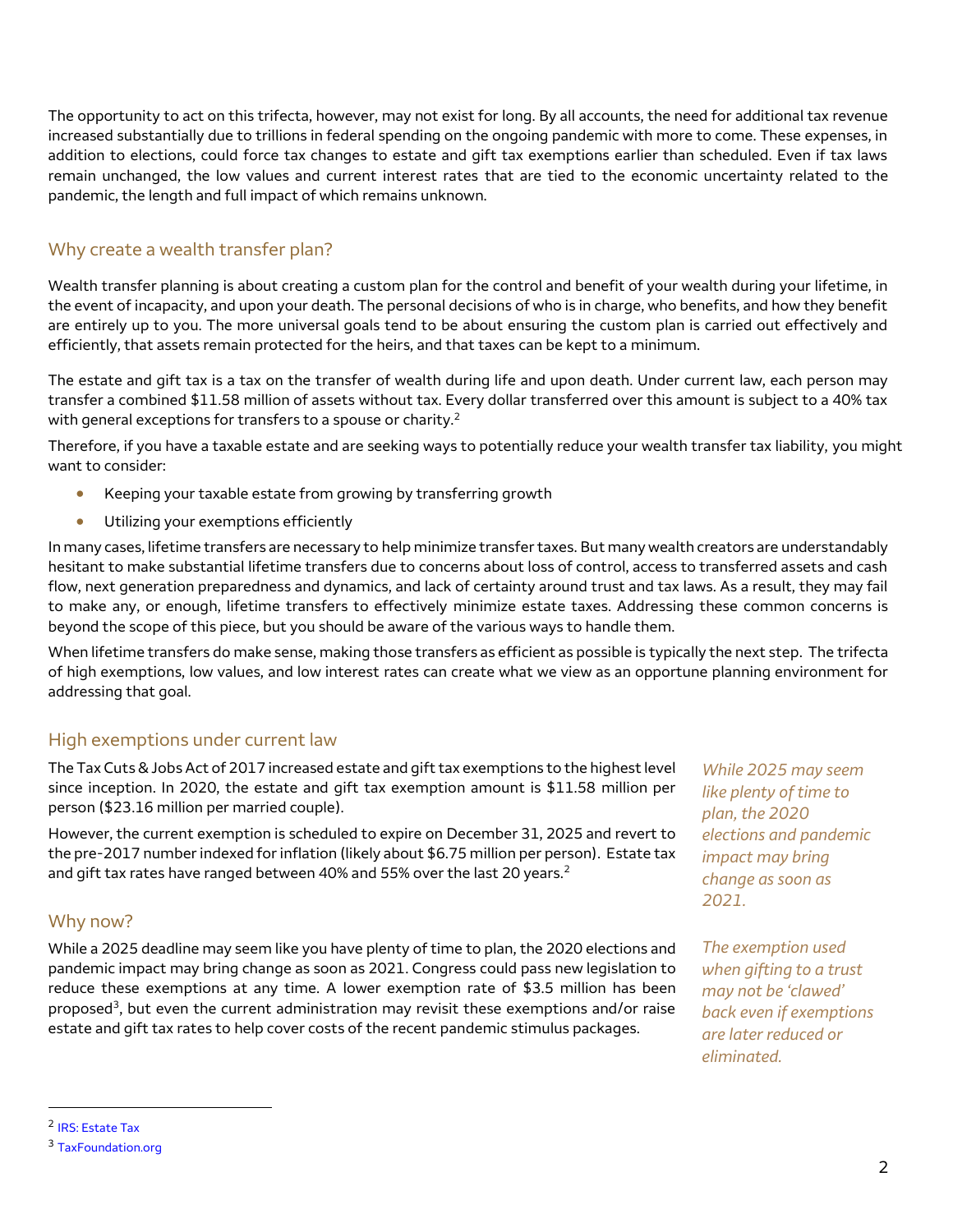Lifetime gifts generally utilize trusts to establish the desired controls and protections over assets while seeking to benefit heirs generationally. Once a gift to a trust is made and reported, the exemption used may not be 'clawed back' even if exemptions are later reduced or eliminated by Congressional changes. The higher exemptions facilitate greater funding if used.

Example: Today a married couple can transfer over \$20 million without estate or gift tax. If exemptions are cut in half, then the same couple can only transfer approximately \$10 million without estate or gift tax. At a 40% tax rate, the couple creates an approximate \$4 million savings by making a transfer at current exemptions. That means \$4 million more for the heirs instead.

*This information is hypothetical and is provided for illustrative purposes only. It is not intended to represent any specific strategy, nor is it indicative of future results.* 

## Low values

How do you choose which asset to use with your exemptions?

Unlike the typical investment strategy of "buy low" and "sell high", when it comes to wealth transfer, the philosophy could be seen as a bit different - transfer assets when value is "low" and capture the potential opportunity to let it "grow".

The thinking is that - if exemptions could allow for transfer with minimal estate or gift tax impact - the more assets that could potentially be transferred, the bigger the impact of the exemption on the taxable estate. Lower values allow you to transfer more if they perform well by the time you pass.

*When it comes to wealth transfer…*

*"Transfer low and let it grow."*

Example: Assume a business owner has a \$20 million business that is expected to grow to \$40 million by her date of death. If her exemption is \$10 million, then she can only gift 50% of the business value out of her estate without incurring gift tax. If instead, she makes the transfer during uncertain economic times when the business may be valued much lower (let's say \$15 million) although she still expects it to be worth \$40 million by her date of death, she can transfer 75% of the business outside of her taxable estate without paying gift tax. The lower value at the time of transfer is better. By moving a greater percentage of the business out of her estate today, she may move more growth out of her estate. On her date of death, \$30 million of the business value is out of her estate instead of only \$20 million. At a 40% tax rate, this is a potential \$4 million tax savings that increases the amount her heirs receive by the same amount.

*This information is hypothetical and is provided for illustrative purposes only. It is not intended to represent any specific strategy, nor is it indicative of future results. Note that transferring a lower valued asset expected to appreciate after the transfer may result in the recipient paying more in the capital gains taxes than if he/she received it on the business owners' death.* 

The tax code permits valuation discounts applied where there is lack of marketability, control, or other restriction that lowers the value of the interest at the time of transfer – think partial interests in closely held businesses and real estate assets. In 2017, the current administration shelved proposed regulations intended to limit this technique, but they still exist and a new administration could revive them to increase tax revenues. We believe that the ability to apply valuation discounts combined with low valuations make now a favorable time to transfer assets.

## Low interest rates

Gift tax exemptions are not the only way to transfer wealth. Families can freeze the value of their estate by loaning or selling assets to trusts or heirs using the IRS Applicable Federal Rate (AFR) to address estate and wealth transfer planning goals. The AFR set by the IRS each month establishes a minimum rate for intra-family loans and a discount rate to value certain interests. The rates act as a kind of hurdle – if your investment surpasses the AFR, your family can save estate taxes. Current rates are at a historic low, potentially making the hurdle easier to beat. The long-term AFR for August 2020, for example, is only 1.12% compared with 4.58% in August 2008, the last major crisis. If the asset transferred appreciates more than 1.12% annually, you have achieved your financial goal because you have reduced your taxable estate and your family's estate tax